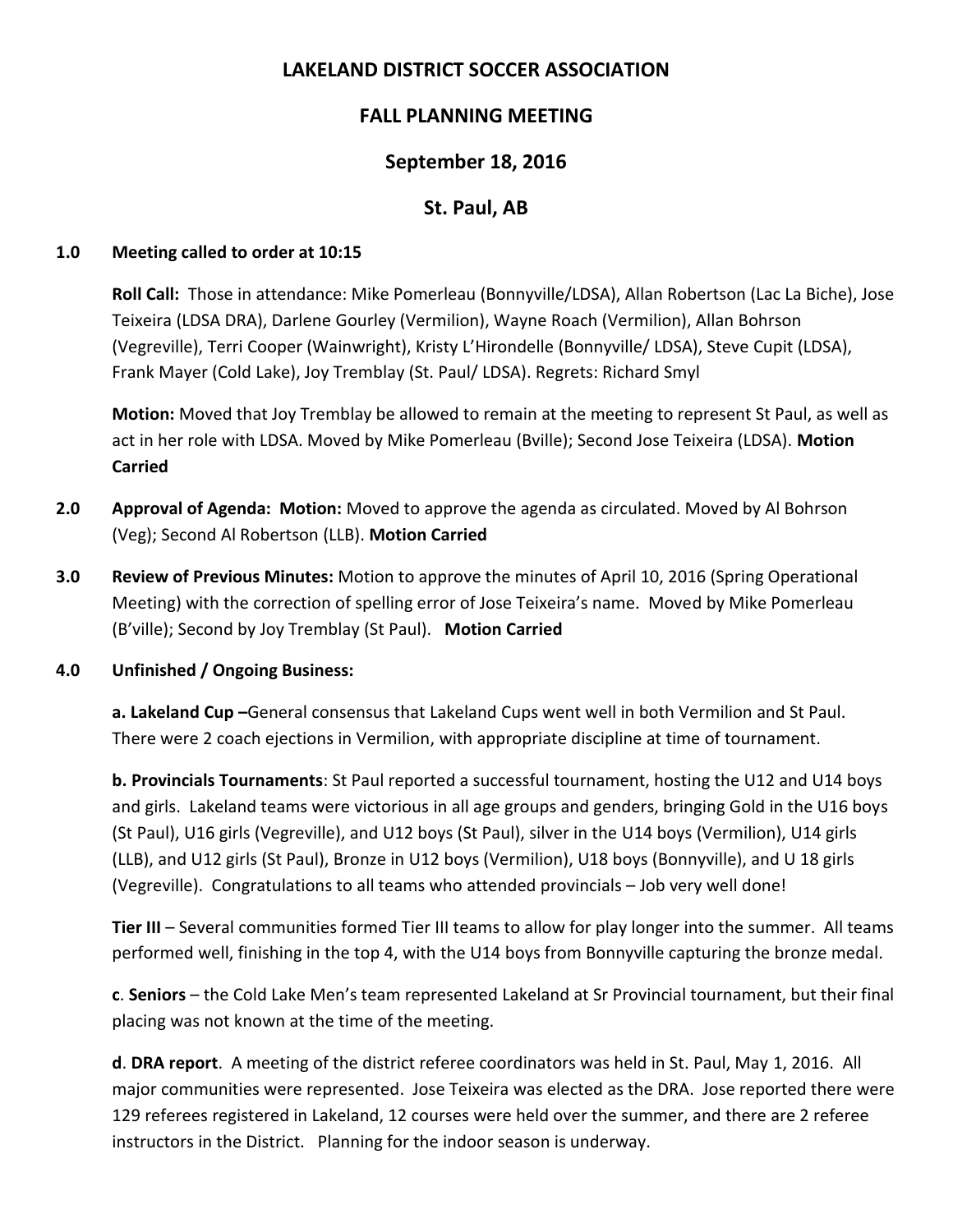The issue of complaints against referees was discussed. Communities should bring concerns regarding referees to Jose. Should further action be required, the matter is forwarded to ASA. Should a hearing be required, it is within the jurisdiction of ASA, not LDSA.

The referee mentorship program within Lakeland has been initiated, and will continue to assist with development of all of our referees.

d. **DHC Report**. A Soccer For Life course was held in Vegreville in the spring. Vegreville indicated they will host SFL again, but requested a date in March 2017.

A Fundamentals course was hosted by St. Paul, introducing the new preferred pathway for soccer development developed by CSA. 20 coaches and over 50 players were present for the day. All communities are encouraged to change to this format.

Alberta Summer Games Teams competed in Leduc. Both teams represented the Zone well. Congratulations to the boys, coached by Mike Pomerleau and the girls, coached by Ian Diaz.

CSA has introduced a new position – Director of Development. This position is to lead the provinces in both player and coach development. Jason DeVoss has been named to do this.

There has been a change from provincial select teams to the new CSA excel program with Winter Training. There are two academy teams in Alberta; FC Edmonton in the north, and Whitecaps in the south. There will be District Outreach Centres running for "mini-stars" running from November to March. Mike proposed an LDSA Mini-Stars Outreach Program for U11 and U13 players. There would be 8 sessions held throughout the Lakeland from November to March, at a cost of \$215.00. Players must be a resident of LDSA, with players selected for Team Alberta North not eligible. Players attend by invitation only. Coaches participating are required to have a minimum full NCCP Community coaching license, with an interest to upgrade in the licensing stream. CRC expiration dates must be provided. Further discussion is to take place at the Fall Operational meeting.

#### **5.0 New Business:**

#### **a. Player registration:** dates and deadlines as follows:

| i. Lakeland League Declaration                             | October 21, 2016 |
|------------------------------------------------------------|------------------|
| ii LDSA Tier III Declaration                               | December 1, 2016 |
| iii Lakeland Cup Declaration                               | January 15, 2017 |
| iv Provincial Declaration                                  | January 1, 2017  |
| v LDSA Player Registration / League Fees November 10, 2016 |                  |
| vi Roster Changes                                          | January 1, 2017  |

### Use the new format for registrations – same as outdoor. Old roster format cannot be accepted